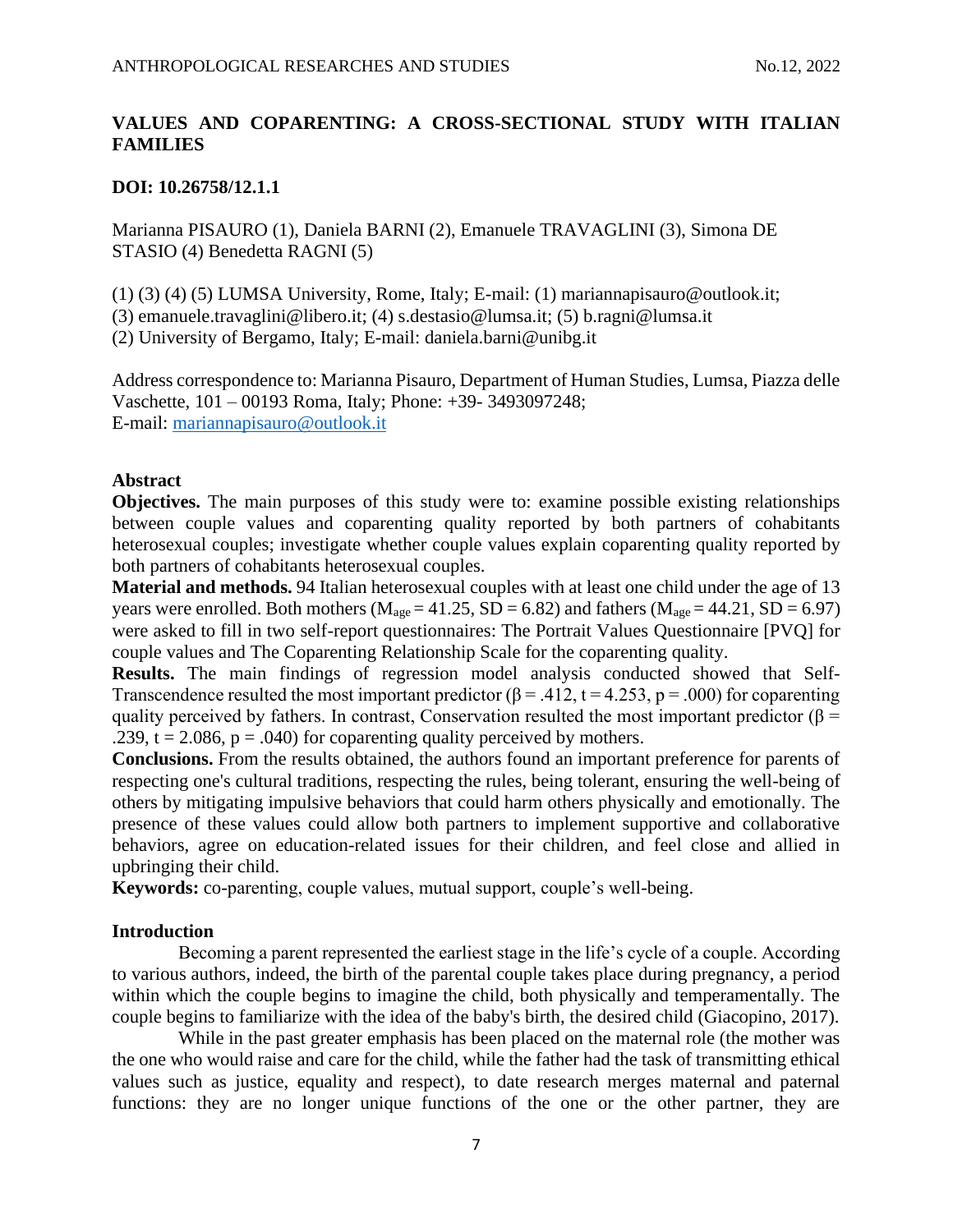complementary experiences (Scabini & Cigoli, 2012). Specifically, according to the relationalsymbolic approach (Scabini  $& Cigoli, 2000$ ), the family is an organized system with specific roles, tasks, routines, and hierarchies (organizational principle), its underlying structure that connects the basic aspects of family relations is symbolic (the affective and an ethic pole), and is characterized by dynamic processes such as giving, receiving, and reciprocating.

In addition to this, parents are asked not to be only a couple, but to be "co-parents", that is, to collaborate, to support each other and to be allies for the good of their child. Specifically, the co-parenting construct refers to the partners' ability to negotiate their roles, support each other, respect each other and collaborate in caring and upbringing their child. It could be defined as the collaboration and coordination between partners to maintain a familiar style suitable for the growth of the child (McHale, 2010). Feinberg (2003) identified four fundamental domains on which the co-parenting construct is based: support, which includes the degree of understanding between parents and supporting one's partner in any situation; the division of roles, the negotiation and recognition of the roles of both partners within the couple to collaborate, the distribution of duties, responsibilities, and tasks related to daily practices involving in the care of the child; agreement and disagreement, agreeing or not on issues relating to the child's education, moral values, discipline, perception of children's emotional needs, educational standards and priorities; finally, parental responsibility, in terms of shared family management and the ability to control behaviors and the way of communicating with the other parent. The goal of co-parenting for parents is to be able to collaborate as a team, a solid team, with the common goal of bringing up their children (McHale, 2010). As in any context, the team works when there is desire and determination to achieve a particular goal, and therefore parents must be ready to overcome adversity, conflicts and obstacles through their alliance. The importance of the alliance construct, which in many ways is a synonym of co-parenting, can be found in families in which there is support, cohesion, collaboration and optimal conflict management: being able to manage discussions, uncertainties, doubts and conflicting opinions in a constructive way, allows parents to build a "secure base" for their children (Bowlby, 1989), all surrounded by feelings of security and trust (McHale et al., 2004).

These feelings, in turn, allows parents to share with their children what they have learned over time, in order to better educate them and prepare them for life. The process of transmission between generations is an important goal of socialization (Grusec & Davidov, 2007), that is the process through which the young generation acquires from the previous one ways of thinking, acting and perceiving (Durkheim, 1922), and it is crucial for the functioning of the family and of society (Fuligni & Zhang, 2004; Schönpflug, 2001). Through the process of transmission, parents, who constitute the main agent of socialization, communicate principles, teachings and values to their children. Specifically, according to the bidirectional model of the acquisition of values (Grusec & Goodnow, 1994), the transmission process includes two steps. The first step consists of the transmission process of values that parents would like to transfer to their children and the degree of accuracy with which children perceive them; the second step concerns the acceptance, or not, of these values. Values guide behavior, they do not determine it, as they lead people to take both certain positions regarding problems, decisions and to prefer certain ideals over others (Barni, 2009).

Schwartz, a pioneer of theories relating to values, defines values as "*a concept that an individual has of a transituational purpose (terminal vs. instrumental) expressing interests (individualistic vs. collectivistic) linked to motivational domains and evaluated on a little continuum of importance (from very important to important) as a guiding principle in one's life*"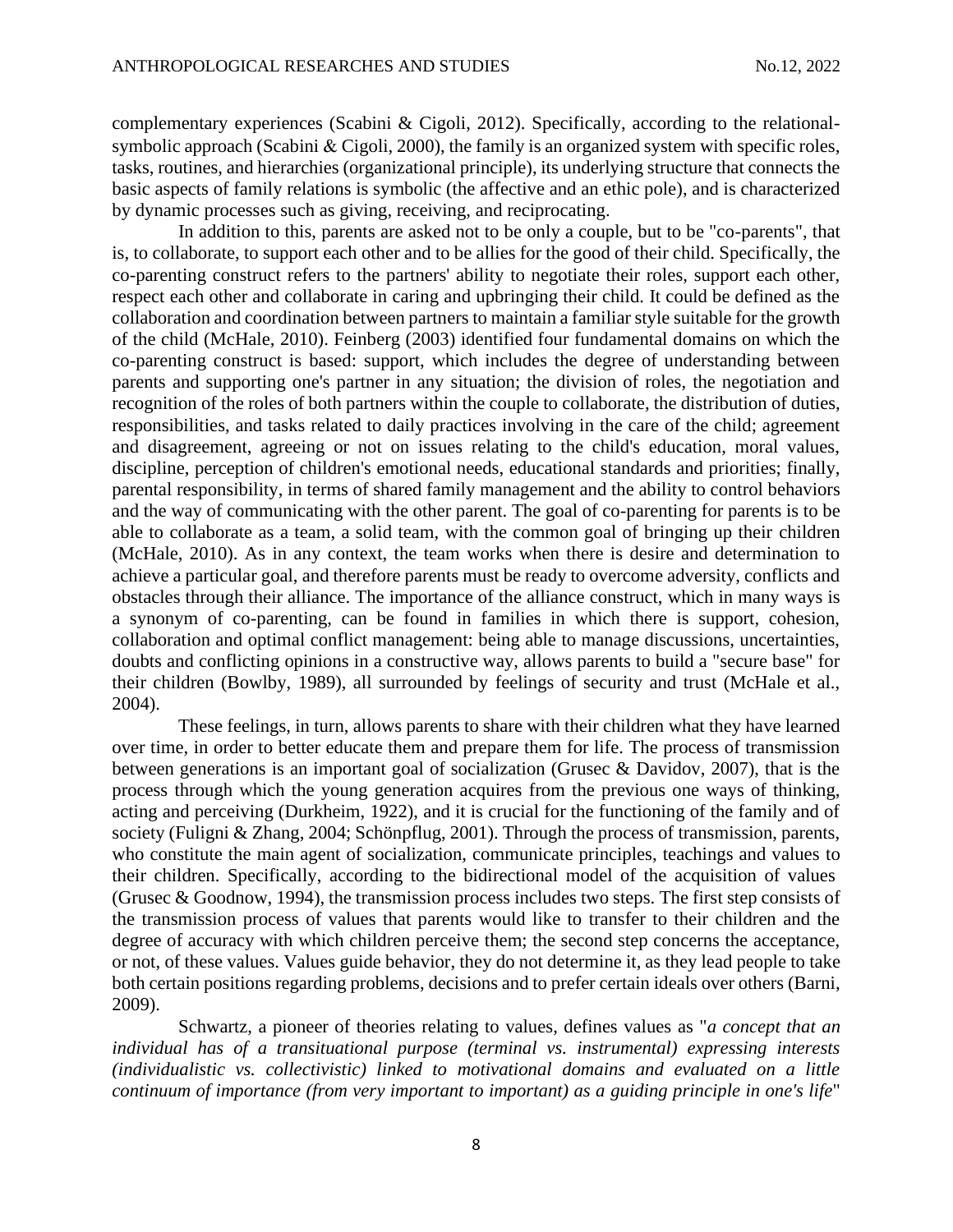(Schwartz & Bilsky, 1987). Starting from this assumption, through his studies, Schwartz tried to identify what values are, considering them universal.

The value classification model proposed by Schwartz (Schwartz, 1992; Schwartz & Bilsky, 1987) is based on the assumption that the origin and nature of values depend on the cognitive representation of three human needs considered universal: biological needs, which refer to the biological nature of the organism; social needs, which are linked to interpersonal relationships and socio-institutional needs, in favor of the common good (Capanna, Vecchione, & Schwartz, 2005).

Starting from these three needs, Schwartz (1992) identified 10 values: Universalism, Benevolence, Power, Success, Self-direction, Stimulation, Hedonism, Conformism, Security and Tradition (Caprara, Scabini, Steca, & Schwartz, 2011). Schwartz (1992) placed these 10 values within a circumflex structure in which the values considered similar, or rather, which describe similar ways of doing things, are adjacent, and the strength of the relationship between values decreases as their distance increases, and the maximum negative value is reached between those values that are in an opposite position (for example Stimulation and Safety). Furthermore, the model provides four broad dimensions within which these ten values are included: Openness to Change, which emphasizes the importance of independence and novelty (includes Self-Direction and Stimulation), Conservation, namely observing the rules, maintaining adequate and polite behaviors towards others, behaving in a socially appropriate manner (includes Tradition, Security and Conformism), Self-Enhancement, as control or dominance over people and resources, and personal success through demonstrating competence according to social standards (includes Power and Achievement); and the dimension of Self-Transcendence, which includes the concern for the well-being, interest, and protection for others (Benevolence and Universalism) (Caprara et al., 2011).

Specifically, this paper aims to investigate, together with coparenting, the construct of couple values. Previous studies, indeed, have shown the existence of a couple identity (e.g., Acitelli, Rogers, & Knee, 1999; Agnew, Van Lange, Rusbult, & Langston, 1998) or identity fusion (see for example Walsh & Neff, 2018), and, since values are a central aspect of people's identity (Barni, 2009; Hitlin, 2003; Hitlin & Piliavin, 2004), mothers and fathers may develop a couple value system.

For this reason, the main aims of the current study were to (a) examine possible existing relationships between couple values and coparenting quality reported by both partners of cohabitants heterosexual couples; (b) investigate whether couple values explain coparenting quality reported by both partners of cohabitants heterosexual couples.

The main hypothesis was that preferring a certain type of values, as a couple, is linked to co-parenting quality (the way the same couple collaborate and share parenting tasks).

#### **Material and methods**

#### *Participants and Procedure*

Ninety-four Italian heterosexual couples with at least one child under the age of 13 years were enrolled. Both mothers ( $M_{\text{age}} = 41.25$ , SD = 6.82) and fathers ( $M_{\text{age}} = 44.21$ , SD = 6.97) were asked to fill-in two self-report questionnaires, individually. Participants, who took part spontaneously to the research after a presentation of the research project, received written information on Italian privacy regulations, and signed informed consent. The research was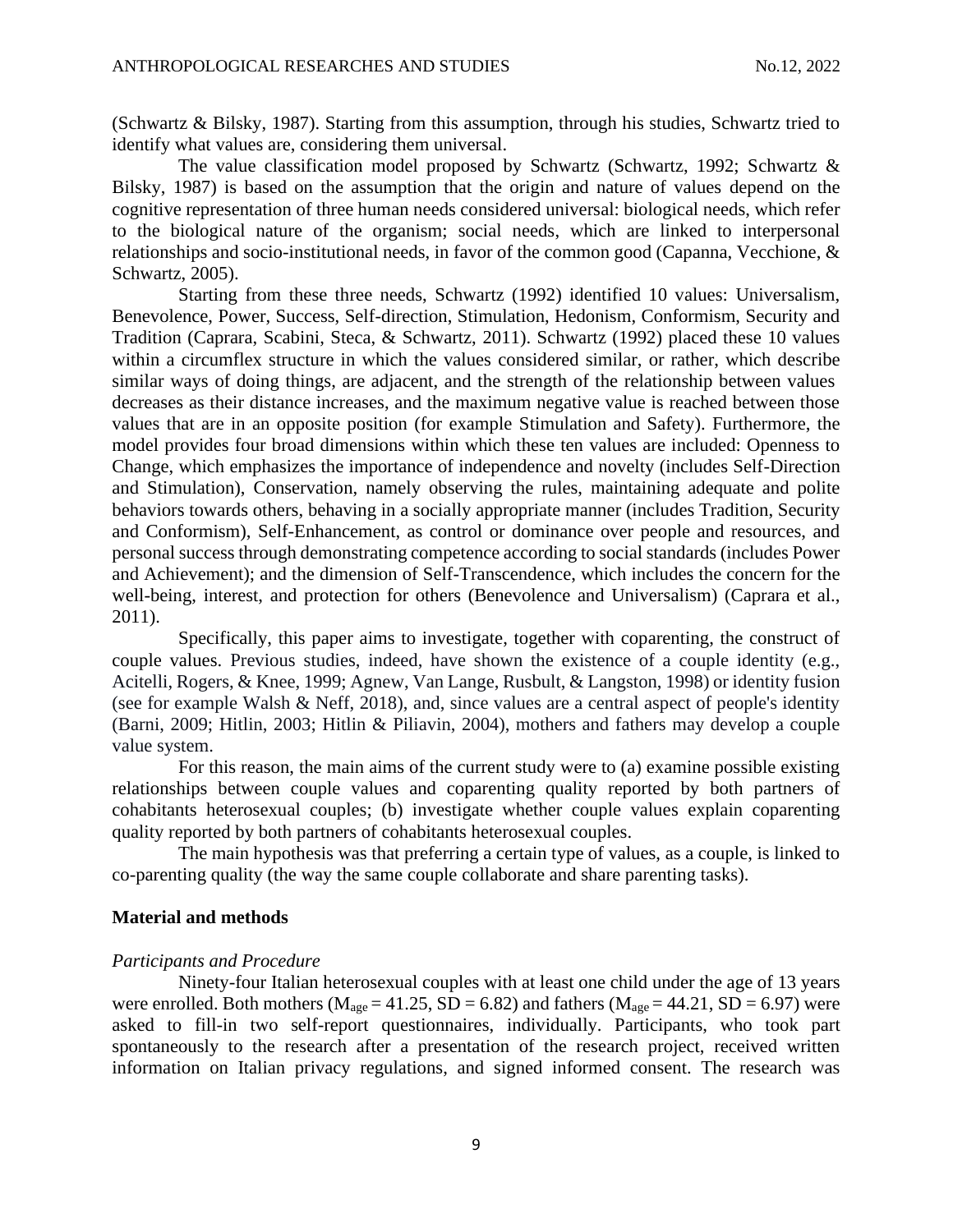conducted following the APA's ethical principles and Code of Conduct (American Psychological Association, 2002).

#### *Measures*

The questionnaire applied to the partners includes the following measurement scales:

*The Portrait Values Questionnaire* [PVQ] (Schwartz et al., 2001) is a 40-item scale aimed at assessing personal values within the dimensions of self-transcendence, conservation, selfenhancement and openness to change. For the present research, an adapted version for measuring values shared within the parental couple was used. Examples of items for each value dimension are: "*It is important for this couple to live in a safe environment. Avoid anything that could endanger his safety*" (Conservation dimension, 6-item subscale;  $\alpha = .78$  for both partners); "*It is important for this couple to have new ideas and to be creative. She likes to do things in her own original way*" (Openness to change dimension; 6-item subscale;  $\alpha = .61$  / male partner;  $\alpha = .70$  / female partner); "*It is important for this couple to be rich. Aims to have a lot of money and expensive things*" (Self-Enhancement dimension; 4-item subscale;  $\alpha = .81$  / male partner;  $\alpha = .76$ / female partner); "*He thinks it's important that every person in the world is treated equally. This couple believes that everyone should have the same opportunities in life*" (Self-Transcendence dimension; 5-item subscale;  $\alpha = .72$  / male partner;  $\alpha = .76$ /female partner).

*The Coparenting Relationship Scale* (Feinberg, 2003) is a 35-item self-report questionnaire aimed at assessing the different dimensions of co-parenting within the couple. Specifically, it identifies seven coparenting dimensions rated by different subscales: agreement (coparenting agreement): indicates the degree of agreement between parents on how to grow up and educate their child; closeness (coparenting closeness): measures the degree of physical and moral closeness between the two partners. It also measures the degree to which coparenting has improved couple intimacy and strengthened the couple's relationship; support (coparenting support): includes recognizing the other as a parent, supporting and respecting him in decisions; support (endorsement of parenting): it concerns the degree of support perceived by both partners; weakening (coparenting undermining): related to the size of the support, evaluates the presence of conflicts, discrimination and criticism within the couple; exposure to conflict: concerns the way in which parents expose children to their conflicts; division of labor: concerns the way in which parents feel supported in being parents, in the division of duties and responsibilities inherent in the growth and care of their child.

For the present research, 5 dimensions were used, namely: agreement, support, endorsement of parenting, undermining and closeness and the overall coparenting score for each partner. The objective of this tool was to detect the quality of coparenting. This tool allows the measurement of the individual dimensions of coparenting and the calculation of the overall coparenting score, for both partners, as the partners' willingness to collaborate in caring for the child increases as the partner grows. Responses occur on a 7-point Likert scale ranging from  $0 =$ not true for us, to 6 = very true for us. Examples of items, for both partners, are: "*My partner and I have different ideas about our son/daughter regarding eating, sleeping and routines in general*" (Coparenting agreement dimension; 4-item subscale;  $\alpha = .74$ /male partner;  $\alpha = .83$ / female partner); "*I feel close to my partner when I see him/her playing with our son / daughter*" (Coparenting closeness dimension; 5-item subscale;  $\alpha = .62$ /male partner;  $\alpha = .65$ /female partner); "*My partner asks my opinion on issues concerning parenthood*" (Coparenting support dimension: 6-item subscale; α = .55/male partner; α = .70/female partner); "*My partner disqualifies my way of being a parent*" (Coparenting undermining dimension; 6-item subscale;  $\alpha = .62$ /male partner;  $\alpha =$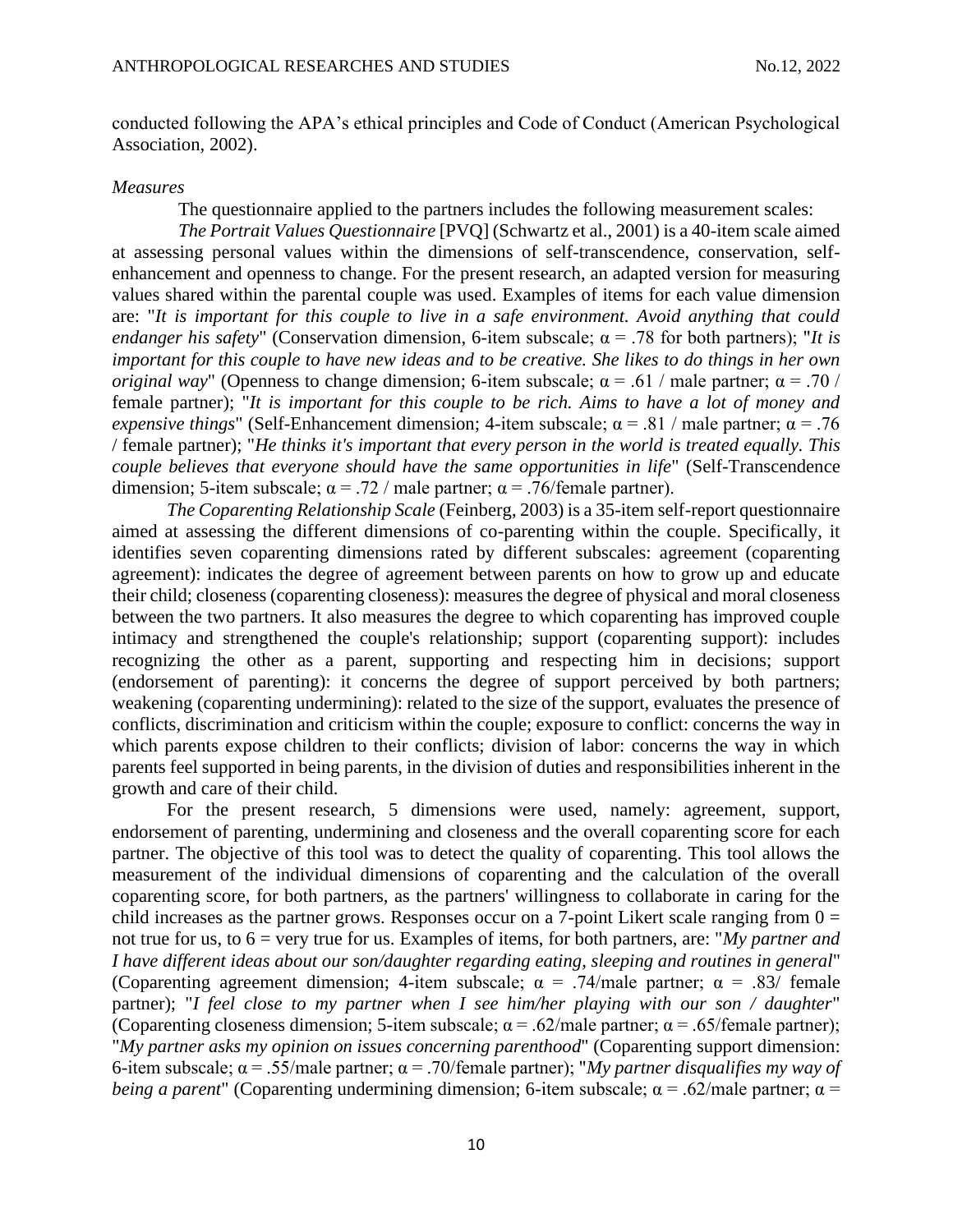.76 / female partner); "*I believe that my / my partner is a good parent*" (Endorse parent parenting dimension; 7-item subscale;  $\alpha = .56$ /male partner;  $\alpha = .68$ /female partner).

## **Results**

### *Bivariate Analyses*

Bivariate correlations (Pearson's r) among the studied variables (couple values and coparenting dimensions perceived by both parents) are presented in Table 1 (for fathers) and in Table 2 (for mothers).

For men, results showed a significant positive correlation between the conservation value and coparenting closeness ( $r = .28$ ,  $p < .01$ ). Moreover, they showed a significant positive relationship between openness to change value with both coparenting closeness ( $r = .31$ ,  $p < .01$ ) and coparenting support  $(r = .37, p < .01)$ , and between self-transcendence value ad coparenting agreement ( $r = .35$ ,  $p < .01$ ), coparenting closeness ( $r = .46$ ,  $p < .01$ ), coparenting support ( $r = .44$ ,  $p < .01$ ) and coparenting Endorsement ( $r = .25$ ,  $p < .05$ ). Finally, a negative association emerged among the openness to change value and the coparenting undermining dimension ( $r = -.23$ ,  $p <$ .05).

For women, instead, results showed a significant positive correlation between the conservation value and the coparenting agreement dimension ( $r = .30$ ,  $p < .01$ ), the coparenting closeness ( $r = .35$ ,  $p < .01$ ) and the coparenting support ( $r = .24$ ,  $p < .05$ ). Moreover, a significant positive correlation was found between the openness to change value and both coparenting closeness ( $r = .37$ ,  $p < .01$ ) and coparenting support ( $r = .41$ ,  $p < .01$ ). Finally, self-transcendence value reported by mothers resulted related to both their perceived coparenting closeness ( $r = .30$ ,  $p < .01$ ) and coparenting support ( $r = .38$ ,  $p < .01$ ).

### **Table 1.**

| <b>Coparenting Dimensions</b> |           |                  |         |             |             |  |
|-------------------------------|-----------|------------------|---------|-------------|-------------|--|
| <b>Couple Values</b>          | Agreement | <b>Closeness</b> | Support | Undermining | Endorsement |  |
| Conservation                  | .16       | $.28**$          | 09      | $-.01$      |             |  |
| Openness to change            |           | $.31**$          | $.37**$ | $-.02$      |             |  |
| Self-Enhancement              | $-.01$    | $-.01$           | .07     | .02         | $-.06$      |  |
| Self-Transcendence            | $.35**$   | $.46**$          | 44**    | $-0.23*$    | $.25*$      |  |

*Bivariate Correlations among studied variables for Men*

**Note.**  $*_{p} < .05$ ;  $*_{p} < .01$ 

#### **Table 2.**

*Bivariate Correlations among studied variables for Women*

| <b>Coparenting Dimensions</b> |                                                  |         |         |        |             |
|-------------------------------|--------------------------------------------------|---------|---------|--------|-------------|
| <b>Couple Values</b>          | Undermining<br>Closeness<br>Support<br>Agreement |         |         |        | Endorsement |
| Conservation                  | $.30**$                                          | $.35**$ | $.24*$  | $-14$  | .18         |
| Openness to change            | 13                                               | $.37**$ | $.41**$ | $-.01$ | .16         |
| Self-Enhancement              | $-.04$                                           | $-.01$  | .O /    | .02    | $-.06$      |
| Self-Transcendence            | .07                                              | $.30**$ | $.38**$ | $-.02$ |             |

**Note.** \**p* < .05; \*\**p* < .01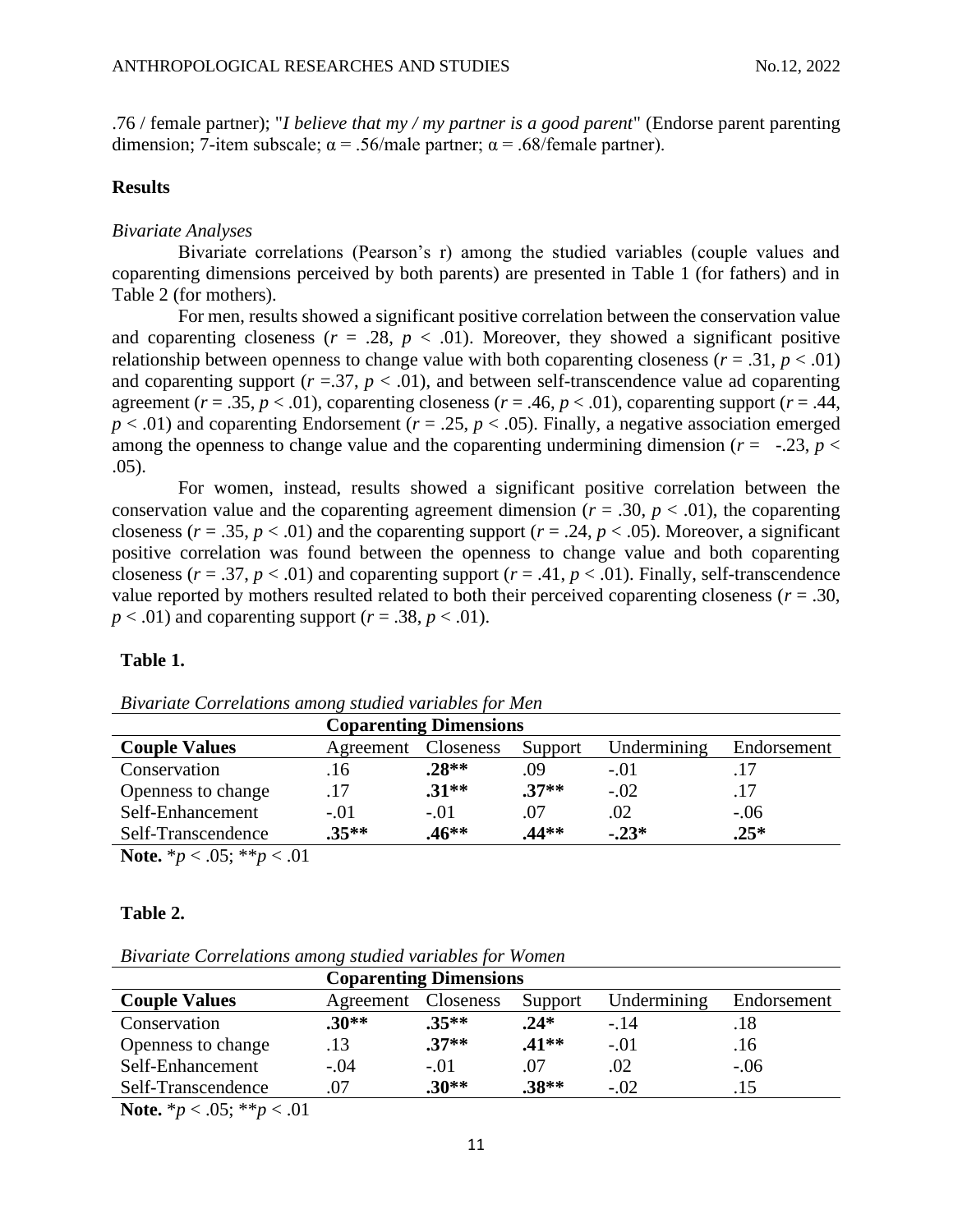## *Multivariate Analyses*

A multiple regression analysis was conducted to further investigate the contributions of couple values to variance of the coparenting quality. Specifically, two multiple linear regression models, one for mothers and one for fathers, have been performed to evaluate the contribution of couple values (Conservation, Openness to change, Self-enhancement and Self-Transcendence) in explaining coparenting quality (Coparenting Total Scale).

Results are presented in Table 3 (for men) and in Table 4 (for women). The multiple regression model for men revealed that the model as a whole accounted for almost 30% of the variance in perceived coparenting quality In particular, Self-Transcendence resulted the most important predictor (β = .412, t = 4.253, p = .000). For women, the model accounted for almost 20% of the variability of the coparenting quality perceived by mothers. Specifically, Conservation resulted the most important predictor ( $\beta$  = .239, t = 2.086, p = .040).

## **Table 3.**

*Regression Coefficients for Predictors of Coparenting Quality reported by Men*

| <b>Coparenting Quality</b> |         |      |         |      |  |
|----------------------------|---------|------|---------|------|--|
| <b>Couple Values</b>       |         | S.E. |         |      |  |
| Conservation               | .084    | .054 | .154    | .122 |  |
| Openness to change         | .131    | .078 | .172    | .096 |  |
| Self-Enhancement           | $-.024$ | .063 | $-.037$ | .709 |  |
| Self-Transcendence         | .304    | .071 | .412    | .000 |  |
| R                          | .542    |      |         |      |  |
| $R^2$                      | .294    |      |         |      |  |

**Note. B** = unstandardized Beta values; S.E. = standard error; β = standardized Beta values;  $p = p$ value for Beta values significance

## **Table 4.**

*Regression Coefficients for Predictors of Coparenting Quality reported by Women*

|                      | <b>Coparenting Quality</b> |      |         |      |  |
|----------------------|----------------------------|------|---------|------|--|
| <b>Couple Values</b> | в                          | S.E. |         |      |  |
| Conservation         | .154                       | .074 | .239    | .040 |  |
| Openness to change   | .171                       | .091 | .223    | .065 |  |
| Self-Enhancement     | $-.077$                    | .084 | $-.101$ | .364 |  |
| Self-Transcendence   | .104                       | .088 | .129    | .243 |  |
| R                    | .435                       |      |         |      |  |
| $R^2$                | .189                       |      |         |      |  |

**Note. B** = unstandardized Beta values; S.E. = standard error; β = standardized Beta values;  $p = p$ value for Beta values significance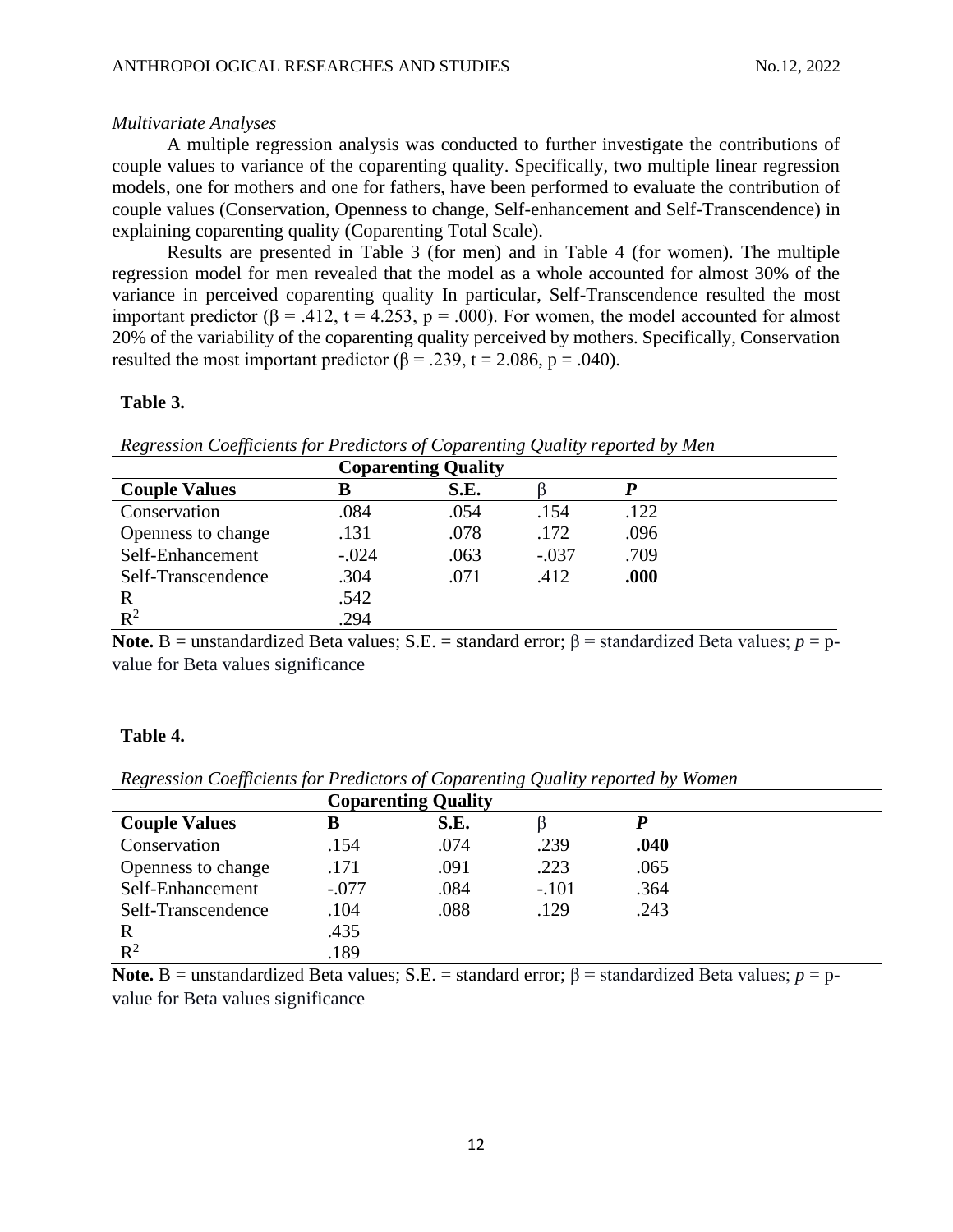#### **Discussions**

The main aims of the current study were to examine possible existing relationships between couple values and coparenting quality reported by both partners of cohabitants heterosexual couples; and investigate whether couple values explain coparenting quality reported by both partners of cohabitants heterosexual couples.

Results indicated that for men the most important predictor of coparenting is the selftranscendence of couple value, that is the sense of protection towards the other by ensuring equality, tolerance, and respect for the rules. For women, instead, the most important predictor is the couple value of conservation, that is, observance of the rules, respect for the traditions of one's own culture, attention in implementing actions or behaviors that could be harmful to people.

From a relational-symbolic perspective, these results can be traced back to the dimensions of the patris-munus, the ethical pole represented by the father who rules, guides the respect for the rules, the transmission of the values of equality, the educational norms of the family life, the sense of belonging, and of the matris-munus, the affective pole represented by care for one's child, affection and protection (Scabini & Iafrate, 2003).

Even if over time this distinction has gradually diminished, stating that both partners play the same roles and that these no longer represent a distinctive trait of one or the other partner, for women, taking care of others represents a persisting feature. Similarly, for men, the role of transmitter of ideals within the family, in terms of sense of equality, responsibility and respect. From obtained data also emerged that the tendency to avoid any risks or implement certain behaviors, which can endanger one's life, to respect the rules and to be extremely careful in carrying out actions that can threaten the serenity of others, increase the support of the partner role, sharing educational styles and managing conflicts within the couple.

There are several limitations in this research work such as the small number of participants, the children limited age range and the marginally acceptance of some values related to Cronbach alphas. It would be interesting to broaden the sample as well as the age range of the children, and to take into account the length of the couple relationship as a potential predictor variable of couple values and coparenting quality. Despite these limitations, this research is, as far as it is known, the first that applies the concept of values to the couple and places it in relation with a dyadic dimension such as coparenting.

## **Conclusions**

From the results obtained, the authors found an important preference for parents of respecting one's own cultural traditions, respecting the rules, being tolerant, ensuring the wellbeing of others by mitigating impulsive behaviors that could harm others physically and emotionally.

The presence of these values could allow both partners to implement supportive and collaborative behaviors, to agree on education related issues for their children and to feel close and allied in upbringing their child.

It is clear the important role that couple values play, as an innovative construct, in contributing to the maintenance and promotion of generative behaviors within the couple. Obviously, the path of collaboration and sharing of ideals, ideas and behaviors is a complex path and couples may find themselves not agreeing on all fields. However, what it is consider important is the way in which these differences are addressed.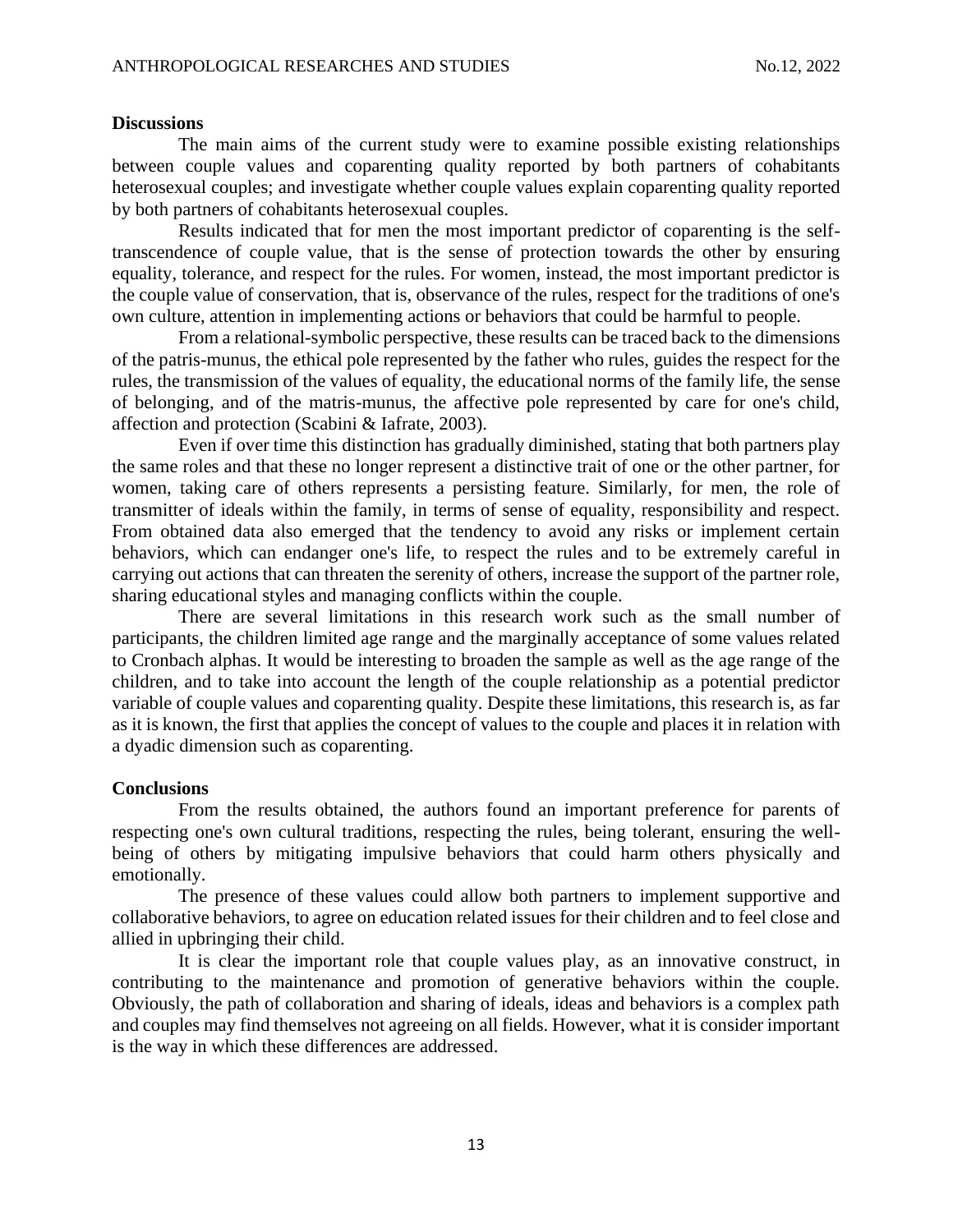Being a parent is certainly not an easy task, especially when there is no solid alliance and a strong desire to share, collaborate and work for a common purpose, such as growing up and educating children.

#### **Acknowledgements**

 A summary of this paper was presented at the online international conference: *Individual, family, society - contemporary challenges, fourth edition,* 6 to 7 october 2021, Bucharest, Romania and published in the journal *Studii şi Cercetări de Antropologie*, No. 7/2021.

## **References**

- 1. Acitelli, L. K., Rogers, S., & Knee, C. R. (1999). The role of identity in the link between relationship thinking and relationship satisfaction. *Journal of Social and Personal Relationships*, *16*(5), 591-618. https://doi.org/10.1177/0265407599165003
- 2. Agnew, C. R., Van Lange, P. A., Rusbult, C. E., & Langston, C. A. (1998). Cognitive interdependence: Commitment and the mental representation of close relationships. *Journal of personality and social psychology*, *74*(4), 939. https://doi.org/10.1037/0022-3514.74.4.939
- 3. Barni, D. (2009). *Trasmettere i valori. Tre generazioni a confronto* [Transmitting values. A comparison among three family generations]. Milano, Italy: Unicopli.
- 4. Bowlby, J. (1989). *Una base sicura* [A secure base]. Milano, Italy: Raffaello Cortina.
- 5. Capanna, C., Vecchione, M., & Schwartz, S. H. (2005). La misura dei valori. Un contributo alla validazione del Portrait Values Questionnaire su un campione italiano [The measurement of values. A contribution to the validation of the Portrait Values Questionnaire on an Italian sample]. *Giunti Organizzazioni Speciali, 246,* 29–41.
- 6. Caprara, G. V., Scabini, E., Steca, P., & Schwartz, S. H. (2011). *I valori nell'Italia contemporanea* [Values in the contemporary Italy]. Milano, Italy: Franco Angeli.
- 7. Durkheim, E. (1922). *Education et sociologie* [Education and sociology]. Paris: Alcan.
- 8. Feinberg, M. E. (2003). The internal structure and ecological context of coparenting: a framework for research and intervention. *Parenting: Science and Practice*, *3*(2), 95–131. https://doi.org/10.1080/15295192.2012.638870
- 9. Fuligni, A., & Zhang, W. (2004). Attitudes toward family obligations among adolescents in contemporary urban and rural China. *Child Development*, *74*(1), 180–192. https://doi.org/10.1111/j.1467-8624.2004.00662.x
- 10. Giacopino, R. (2017). La traità nel contatto cogenitoriale: dal concepimento alla nascita. In A. Merenda (Ed.), *Genitori con. Modelli di coparenting attuali e corpi familiari in Getsalt Therapy*. Assisi, Italy: Cittadella Editrice.
- 11. Grusec, J. E., & Goodnow, J. J. (1994). Impact of parental discipline methods on the child's internalization of values: A reconceptualization of current points of view. *Developmental Psychology*, *30*(1), 4–19. https://doi.org/10.1037/0012-1649.30.1.4
- 12. Grusec, J. E., & Davidov, M. (2007). Socialization in the family. The roles of parents. In J. E. Grusec, & P. D. Hastings (Eds.) *Handbook of socialization: Theory and research*, 284-308. New York: Guilford Press.
- 13. Hitlin, S. (2003). Values as the core of personal identity: Drawing links between two theories of self. *Social psychology quarterly*, 118-137. https://doi.org/10.2307/1519843